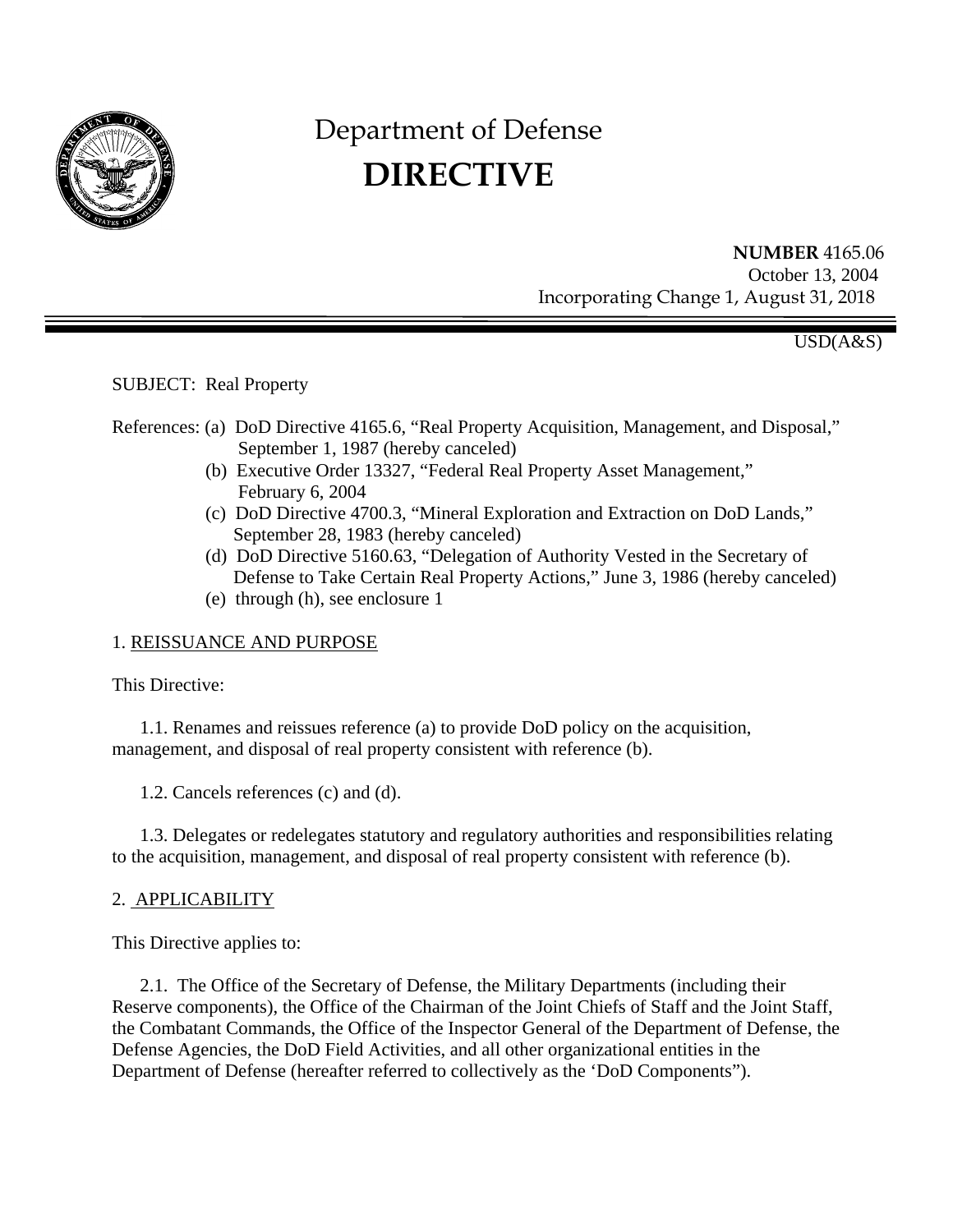2.2. All DoD real property holdings except:

2.2.1. Civil works projects (unless relating to mineral exploration and extraction).

2.2.2. The acquisition and management of defense industrial plants that are governed by DoD Directive 4275.5 (reference (e)).

#### 3. DEFINITIONS

Terms used in this Directive are defined in Joint Publication 1-02 (reference (f)).

#### 4. POLICY

It is DoD policy that:

4.1. The acquisition, management, and disposal of real property within the Department of Defense is a function of the Military Departments acting on behalf of the Department of Defense, subject to such specific exceptions as are established by law or by direction of the Secretary of Defense.

4.2. The acquisition, management, and disposal of real property shall be performed to advance the overall mission of the Department of Defense and shall not be governed solely by the individual interests of the DoD Components.

4.3. A Military Department shall meet the real property requirements of the DoD Components utilizing real property under its jurisdiction by applying Department of Defense and its own policies.

4.4. DoD real property shall be managed in the most economical manner to reduce costs to the Department without obstructing or prejudicing current or projected defense requirements.

4.5. DoD real property that is no longer required for current or projected defense requirements shall be disposed.

4.6. Utilizing the multiple-use principle, DoD real property shall be made available for mineral exploration and extraction to the maximum extent possible consistent with military operations, national defense activities, environmental conservation and protection, and Army civil works activities.

4.7. In accordance with reference (b), DoD real property shall be managed to promote the most efficient and economic use of DoD real property assets and to ensure management accountability for implementing Federal real property reforms.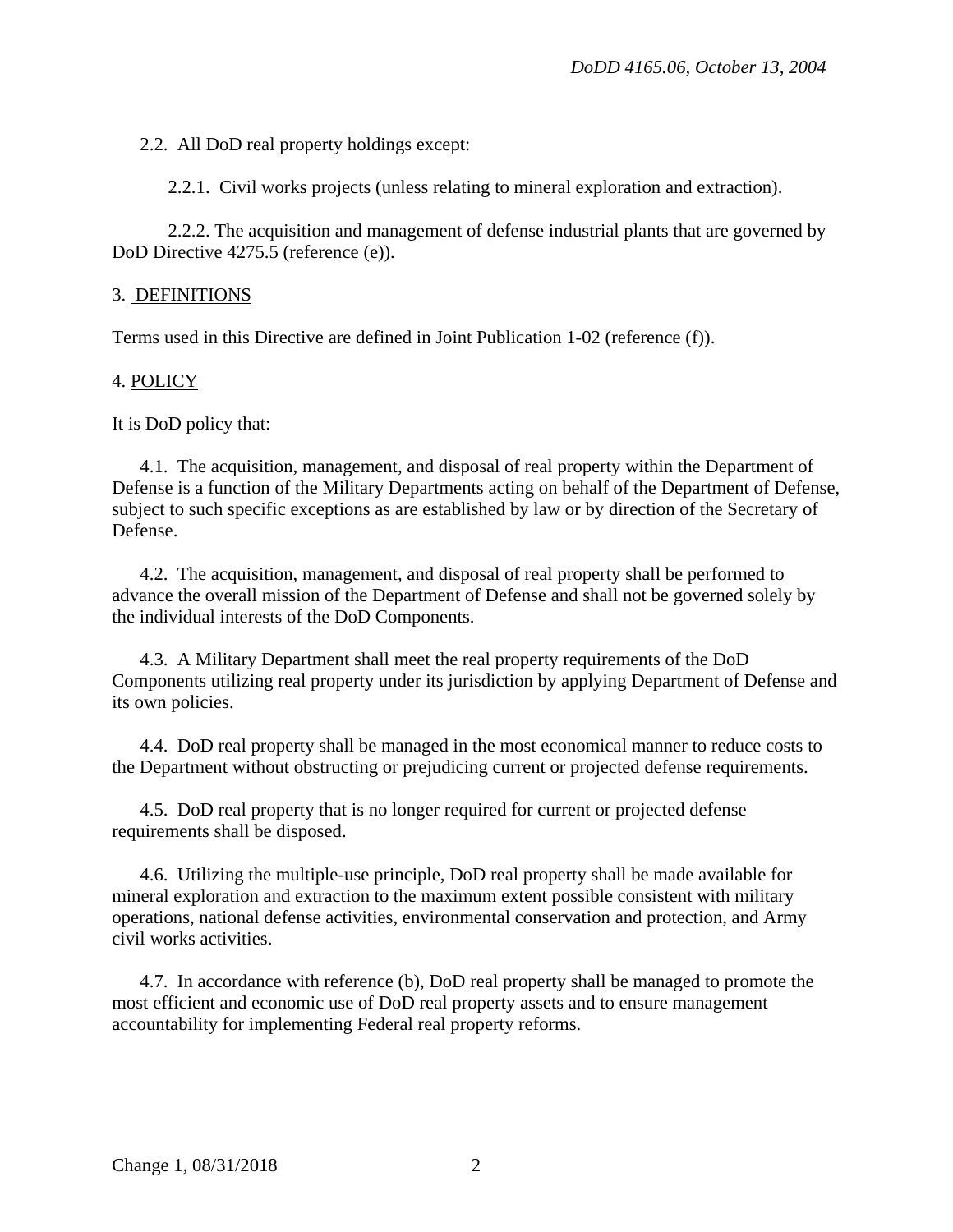#### 5. RESPONSIBILITIES

5.1. The Under Secretary of Defense for Acquisition, Technology, and Logistics

5.1.1. Shall have overall responsibility and oversight of DoD real property.

5.1.2. Shall establish overarching guidance and procedures for the acquisition, management, and disposal of DoD real property.

5.1.3. Is hereby delegated or re-delegated, as the case may be, the authorities and responsibilities:

5.1.3.1. Vested in the Secretary of Defense by Chapter 159 of title 10, United States Code (reference (g)).

5.1.3.2. Delegated from the Administrator of General Services relating to real property matters.

5.1.3.3. Vested in the Secretary of Defense by any other provision of the United States Code, a national defense authorization act, a DoD appropriations act, or a military construction appropriations act relating to the acquisition, management (including mineral exploration and extraction), or disposal of real property; or

5.1.3.4. Vested in the Secretary of Defense by Executive order or regulation and relating to the acquisition, management (including mineral exploration and extraction), or disposal of real property.

5.2. The Secretaries of the Military Departments shall:

5.2.1. Implement policies and programs to acquire, manage, and dispose of real property in accordance with this Directive. Such policies and programs shall specifically ensure that their Department:

5.2.1.1. Establishes and maintains for all DoD-owned, leased, licensed, and permitted properties and easements an accurate inventory to account for the real property under its management responsibility.

5.2.1.2. Holds or makes plans to obtain the real property it needs for its own missions and the missions of the DoD Components its real property supports.

5.2.1.3. Has comprehensive master plans that cover each installation under its jurisdiction.

5.2.2. Budget and financially manage to meet the real property requirements applicable to their Department.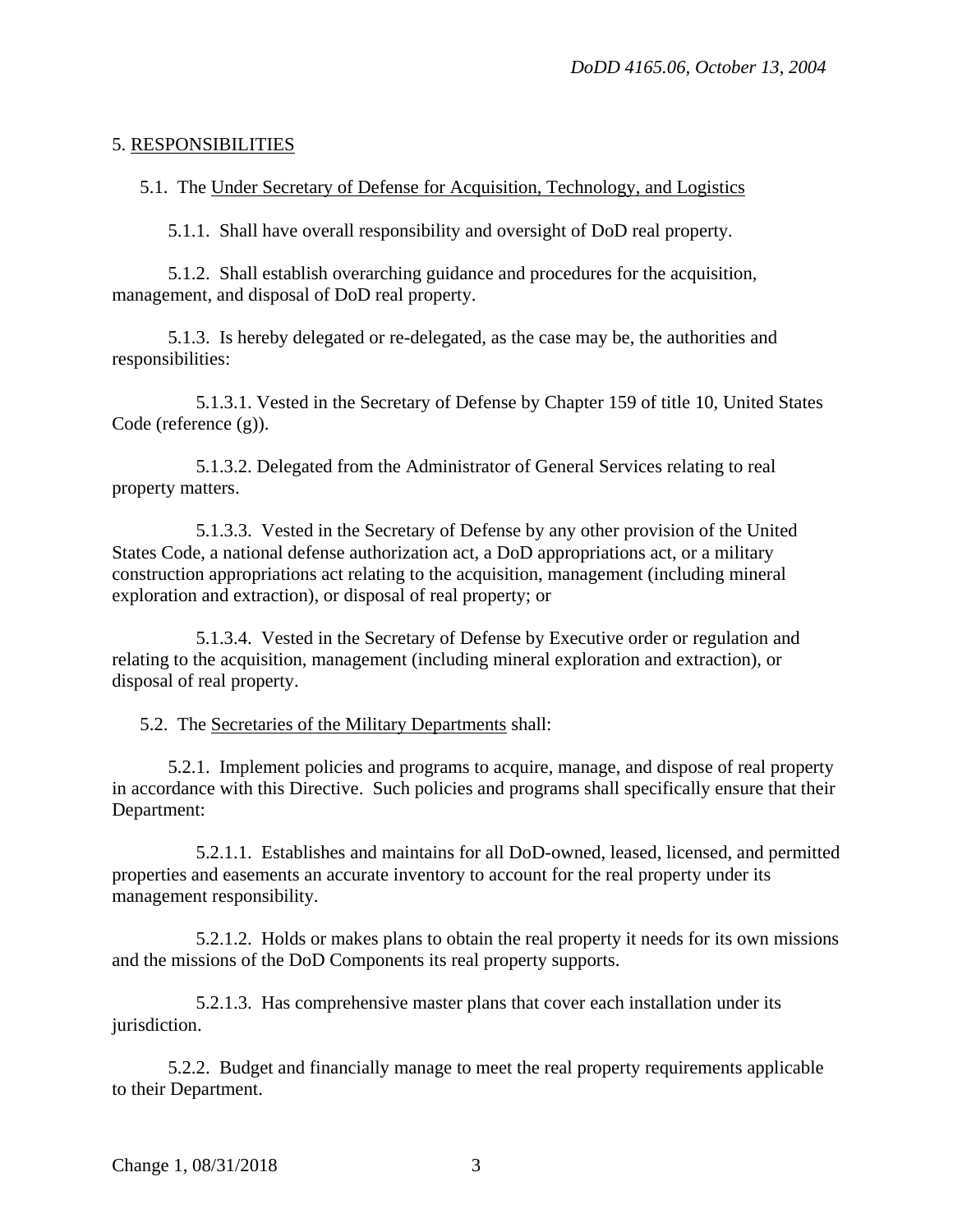5.3. The Heads of the DoD Components shall:

5.3.1. Determine the real property requirements necessary for the performance of the Component's mission.

5.3.2. Communicate those requirements to the servicing Military Department in a timely manner.

5.3.3. Budget and financially manage for the acquisition of real property needed to meet the Component's mission.

6. RELEASABILITY. UNLIMITED. This Directive is approved for public release. Copies may be obtained through the Internet from the DoD Issuances Web Site at http://www.dtic.mil/whs/directives.

7. SUMMARY OF CHANGE 1. This change reassigns the office of primary responsibility for this Directive to the Under Secretary of Defense for Acquisition and Sustainment in accordance with the July 13, 2018 Deputy Secretary of Defense Memorandum (reference (h)).

### 8. EFFECTIVE DATE

This Directive is effective immediately.

aul Colfont

Paul Wolfowitz Deputy Secretary of Defense

Enclosures - 1 E1. References, continued